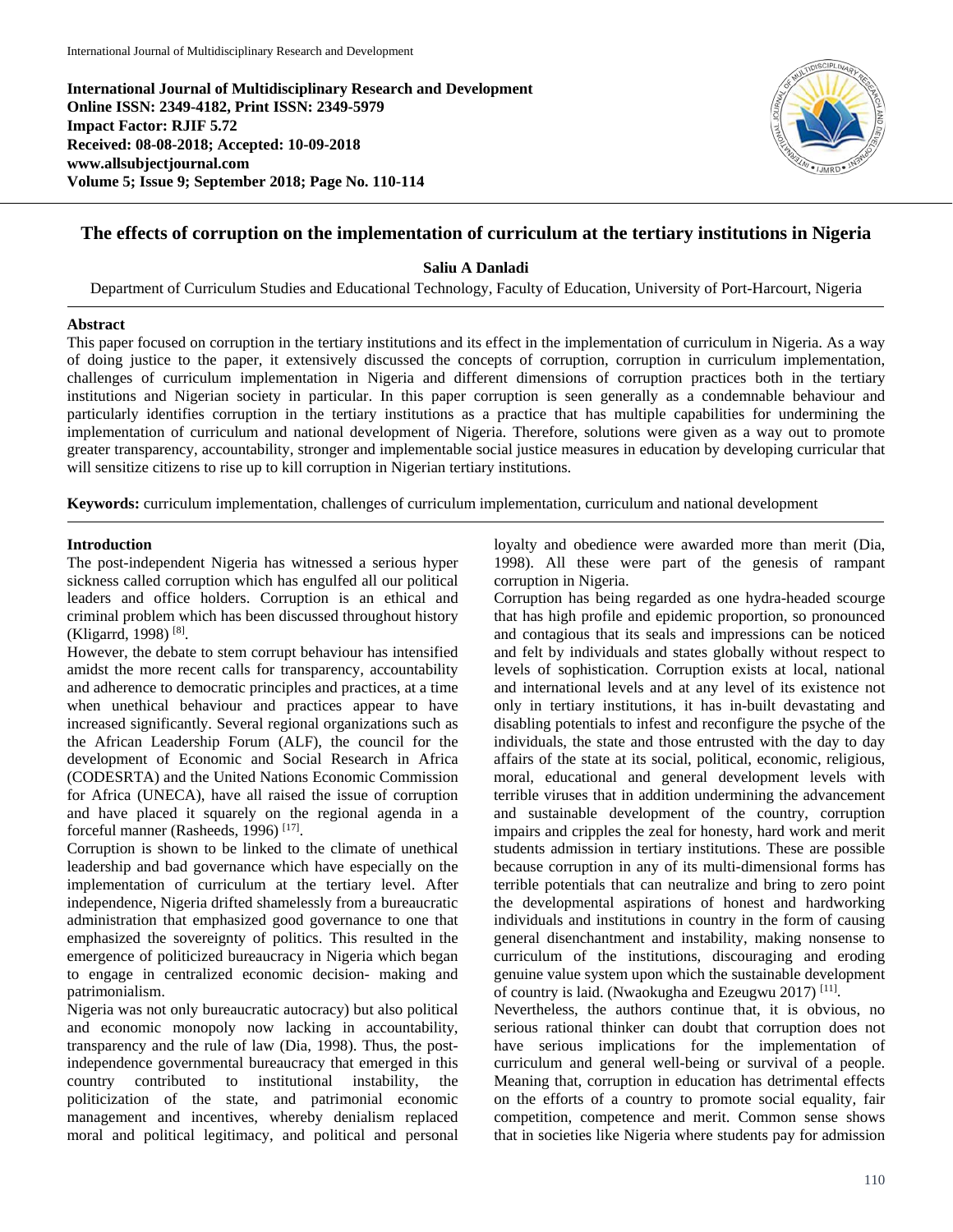before they are admitted into tertiary educational institutions, admissions easily becomes the exclusive right of those who can pay but who unfortunately have nothing to offer to the education industry or to the general society.

According to Okorafor and Wogu  $(2017)$ <sup>[15]</sup>, Nigeria like most countries has adopted education as the instrument par excellence for achieving national objectives which the goal can only be realized through a well designed and implemented curriculum . Owing to the critical position of curriculum in driving sustainable development in tertiary institutions, commitment in curriculum determines the success or failure of such objectives. Because when the issue of education today is raised, the strands of thought that comes to peoples' mind are; decline in curriculum standard, deterioration of facilities, examination malpractices, mass production syndrome etc. before any other thing else . This calls for an in-depth study and analysis aimed at tutoring each and every stakeholders in the education system on how their corruptive actions have individually and collectively contributed to the collapsing state of educational curriculum in Nigeria. Thereby resulting to poor curriculum implementation and making many people not to have access to education which is their fundamental human right as a spring board for their empowerment rather the inability of the people to have access to education systematically rendered them useless given them the ability to engineer national development asseverations that left the citizens with frustration, disgruntled and disenchanted. In addition manifesting to terrible immorality in the forms of militancy and insurgency in the country.

#### **Concept of corruption**

Corruption has crept into virtually all aspects of the country's economy where education is having its share of it. Money meant for educational programmes are often diverted into private coffers by some of those in power. In Nigeria, government money is regarded as 'national cake' which every individual wishes to cut his/her share of the cake.

According to Begovic  $(2005)$ <sup>[4]</sup> the most promising definition of corruption is the one made by Vito Tanzi which stated that corruption is the intentional non-compliance with the arm'slength principle aimed at deriving some advantage for oneself. In Nigeria tertiary institutions corruption is nothing but a consequence of the political process, hence there is no need for a wage increase, and it rather become a widespread notion that provides compensation for their lower wages. In this case corruption violates the rule of curriculum which is the prerequisite for the sustainable development of a country in terms of education. Meaning that corruption by its nature is universal and does not restrict itself to borders or geographical territories. In the same vein, corruption does not restrict itself to a particular institution or to a particular sector of the economy. In fact corruption and corrupt practices are common denominators that developed, developing and underdeveloped states share in common and in all these countries, individuals and institutions that perpetuate corruption and corrupt practices intentionally and willingly do so as they on their own create window of opportunities that promote and make corruption possible.

Therefore Akindele and Fasakin (2014)<sup>[1]</sup> supported that the underlying motivation for corruption globally is human

nature, fanned, watered and triggered by greed as well as the cherished views or desires of some individuals usually, the influential minority who do not allow the majority access to the good things of life. Unfortunately this unfolding development creates a vicious cycle that in addition to posing as life threatening threats to the wealthy minority also inherently promotes poverty, crisis and the intensification of corruption will not give room for the implementation of curriculum at the tertiary institutions in Nigeria.

In the African countries, most people see corruption in more practical terms: theft of public resources, embezzlement of public funds, illegal appropriation of public property, nepotism, favouring relatives and Mends in the distribution of public goods, employment in the public sector etc.; abuse of ones office in an effort to generate- benefits for the office holders, and his family capricious and selective enforcement of government laws and regulations in an effort to benefit the office holder; differential treatment of private enterprises in the expectations of a bribe from the entrepreneur whose business is enjoying preferential or favourable treatment, and illegal taxation of economic activity with benefits accruing to the bureaucrat (Harsch, 1993 P.33) 1967<sup>[13]</sup>, Nye argued that:

Corruption involves behaviour which deviates from the normal duties of a public role because of private regarding (family, close private clique), pecuniary or status gains, or violates rules against the exercise of certain types of private - regarding influence. This includes such behaviour as bribery (use of reward to pervert the judgment of a person in a position of trust) nepotism, (bestowed of patronage by reasons of ascriptive relationship rather than merit); and misappropriation, illegal appropriation of public resources for private regarding uses) Nye  $(1967, F419)$  [13].

#### **Corruption in curriculum implementation**

Okorafor  $(2003)$ <sup>[16]</sup> has regarded curriculum as the life wire and the heart of every educational program. It is an embodiment of all the knowledge, skills and attitudes which a nation, through her schools, imparts to her citizens. He also viewed curriculum as the vehicle through which the school strives to achieve educational ends, be they, those of the nation, state, local government or even community, Which makes curriculum a planned and unplanned experiences which learners receive in the process of their formal or semi-formal education for the purpose of becoming rounded persons who can make meaningful contributions to the betterment of their society and the world. It is therefore the blue-print or instrument by which school seeks to translate the hope and values of the society in which it operates into concrete reality.

However, Ogar and Awhen  $(2015)$  [14] explained the term curriculum implementation as the process of putting the curriculum into work for the achievement of the goals for which the curriculum is designed. It is also the translation of the objectives of the curriculum from paper to practice as well as as the translation of "theory into practice", or "proposal into action", the actual engagement of learners with planned learning opportunities. Meaning that the actual carrying-out of societal culture and/or government policies are spelt out in the curriculum.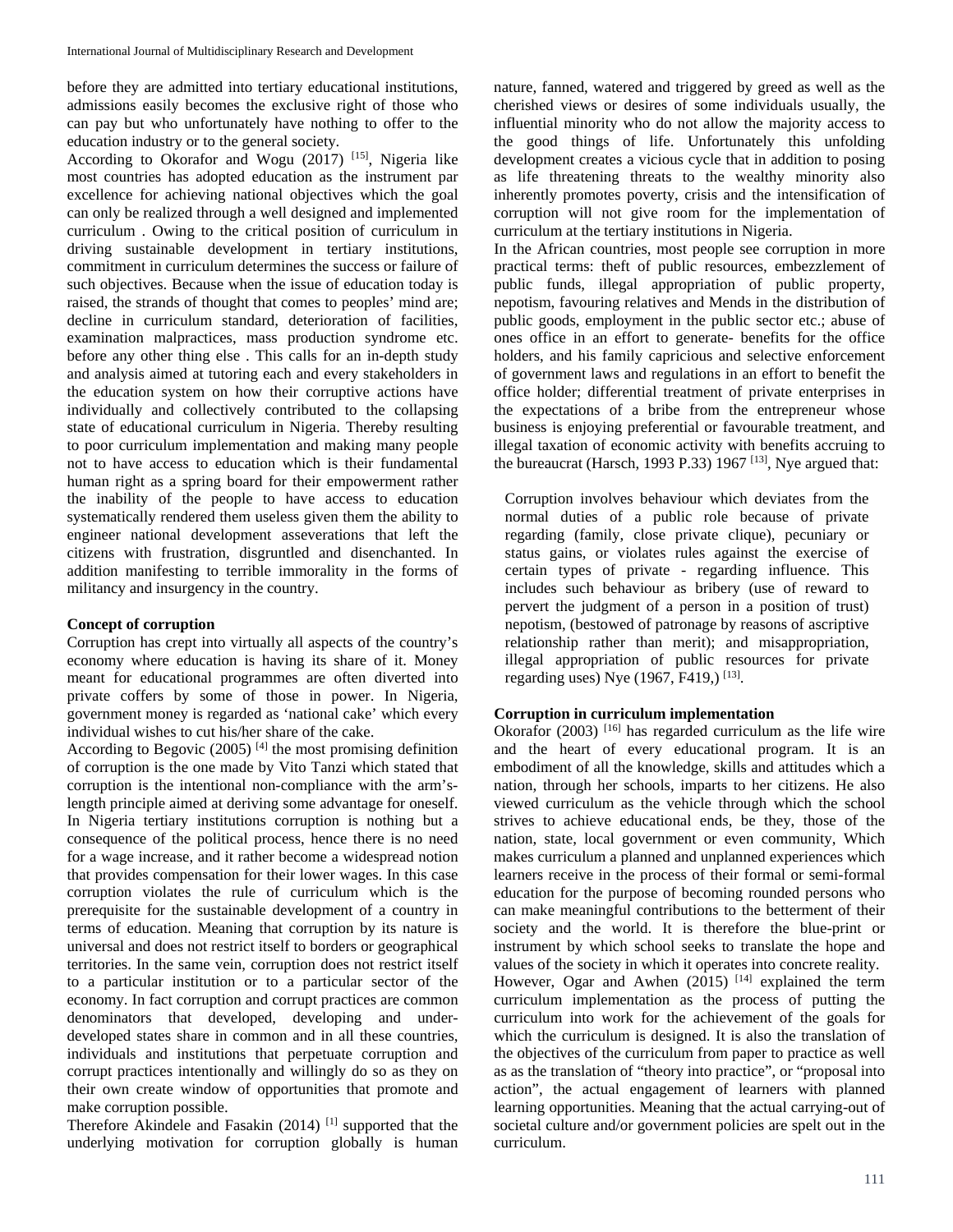In addition, Lambert and Morgan  $(2009)$ <sup>[9]</sup> opined that over the past two decades the school curriculum has become estranged from the challenge of corruption in educating children because of government intervention in the school curriculum, for teachers are no longer free to 'impart a body of academic knowledge to their students. The school curriculum has become a battleground for zealous campaigners and entrepreneurs keen to promote their message, meanwhile, the content of the curriculum is not determined by its academic weight, but according to whether it promotes particular values about what it means to be a good citizen. This is as a result of the government coming out with any curriculum development according to their periodic tenure, no continuity, just for their pocket interest.

Meanwhile, Nwiyi and Okorie  $(2014)$ <sup>[12]</sup> noted that teachers are stagnated and denied promotion, hence some spend nearly eight years without promotion and those promoted are not implemented in terms of payment of the new salaries and allowances. This situation is highly demoralizing and has negative impacts on the implementation of the curriculum in the tertiary institutions as a result of corruption, people in charge sitting on other people's progress and sufferings. Most of the equipment's, tools and workshop facilities in the institutions are either broken down, damaged or dilapidate and they are not replaced or renovated. While the primarily goal of developing curriculum is to teach the students both practical and theoretical aspect of subject matter, but unfortunately, it is not so in the Nigerian institutions because of lack of adequate instructional materials and ineffective teaching method as factors responsible for poor implementation of curriculum.

Therefore, the result implies that without the availability of functional infrastructure in the school, the skilled –based curriculum will not be effectively implemented in Nigeria and the youths would lack skills and economic empowerment.

#### **Corruption and curriculum in tertiary institutions**

According to Durojaiye  $(2017)$ <sup>[7]</sup> corruption is everywhere in Nigeria and it is the major cause of poverty. It is associated with lower levels of economic development, slower economic growth and conflicts from educational institutions to other sectors. Corruption is a vice that is literally belittling Nigerian curriculum when compared to other country's educational certificates. It has become a deep-rooted norm in every sector, occurring in different forms, giving the so called "egunje" a local parlance for bribes, being favoured at the expense of a more qualified and experienced colleague, nepotism or giving favours in exchange for gratifications in some tertiary institutions, a student cannot pass examinations without bribing the lecturer and lecturer not completing the curriculum in order to give room for bribing, how about parents buying examination papers for their children in advance? Perhaps, the most obvious institution where we see the manifestation of corruption in full glare in our everyday life is in tertiary institutions, denying the motion that teachers in particular are agentive in the curriculum-making process and need to be able to draw on 'the subjects' their intellectual work.

### **Considerable principles in drafting Sustainable and effective curriculum to eliminate corruption in Nigerian tertiary institutions**

For effective implementation of curriculum, it must look at "oneness" as an inevitable result of integrative and disintegrative forces at work in the society, and will offer to its participants the gift of transformation. Its goal will not be, as it is now, a sheer variety of experience, but self-directed and purposeful change. Oneness in its true sense does not mean uniformity, but rather "unity in diversity." In other words, cultural diversity is preserved and protected, while the global good, and not the local or national good, takes priority. Therefore, the principles for the curriculum development could include the following:

- consultation as a tool for decision making;
- ethical and moral principles as guides for actions;
- egoless evaluation of one's own strengths and weaknesses;
- creative and disciplined initiatives for the common good;
- using systematic reflection to guide "learning by doing";
- investing power and resources into educational activities;
- inspiring in others a visionary future based on shared values and principles;
- Fostering relationships based on interconnectedness, mutuality, and service.

Therefore, emphasis in the curriculum should be placed on the student's moral responsibility to search for and recognize truth. Such recognition must inevitably lead the student to apply that truth in all aspects of his or her life. The curriculum must encourage students to find principles that can serve as the basis for their lives. These principles will serve as a driving force for their decisions and actions. Also, in addition to their steadfastness to their adopted principles, the curriculum must teach students to remain open to the investigation of new principles so as to allow for continuing growth in Nigeria tertiary institutions (and the society as a whole. (www.aabri.com)

#### **Challenges of curriculum implementation on Nigeria**

According to Mkandawire (2010)  $[10]$  It is very difficult to implement a curriculum successfully if the education system has limited funding capacities. Under funding raise a lot of other implications on the part of curriculum. The economy of a nation will determine the success of curriculum implementation. In developing countries, the numbers of students and teachers have kept on rising but government money available for education is less. Since manpower in the education sector has increased, the bulk of money allocated to education is absorbed by salaries of both teachers and ghost workers, leaving very little for teaching materials, books, inservice training, monitoring and other things needed for the smooth implementation the of curriculum. In the absence of teaching and learning materials, the teaching and learning processes will be hampered and if standard officers do not go out to evaluate, it will be difficult to know whether the curriculum is being effectively implemented or not. Although the government introduced tuition fees in tertiary institutions of learning to cushion the dwindling resources, the move has had little impact as most learning institutions are still experiencing liquidity problems as a result of corruption in the system. This has had a negative effect on curriculum implementation.

Arthur  $(2016)$  <sup>[2]</sup> supported that the quality of educational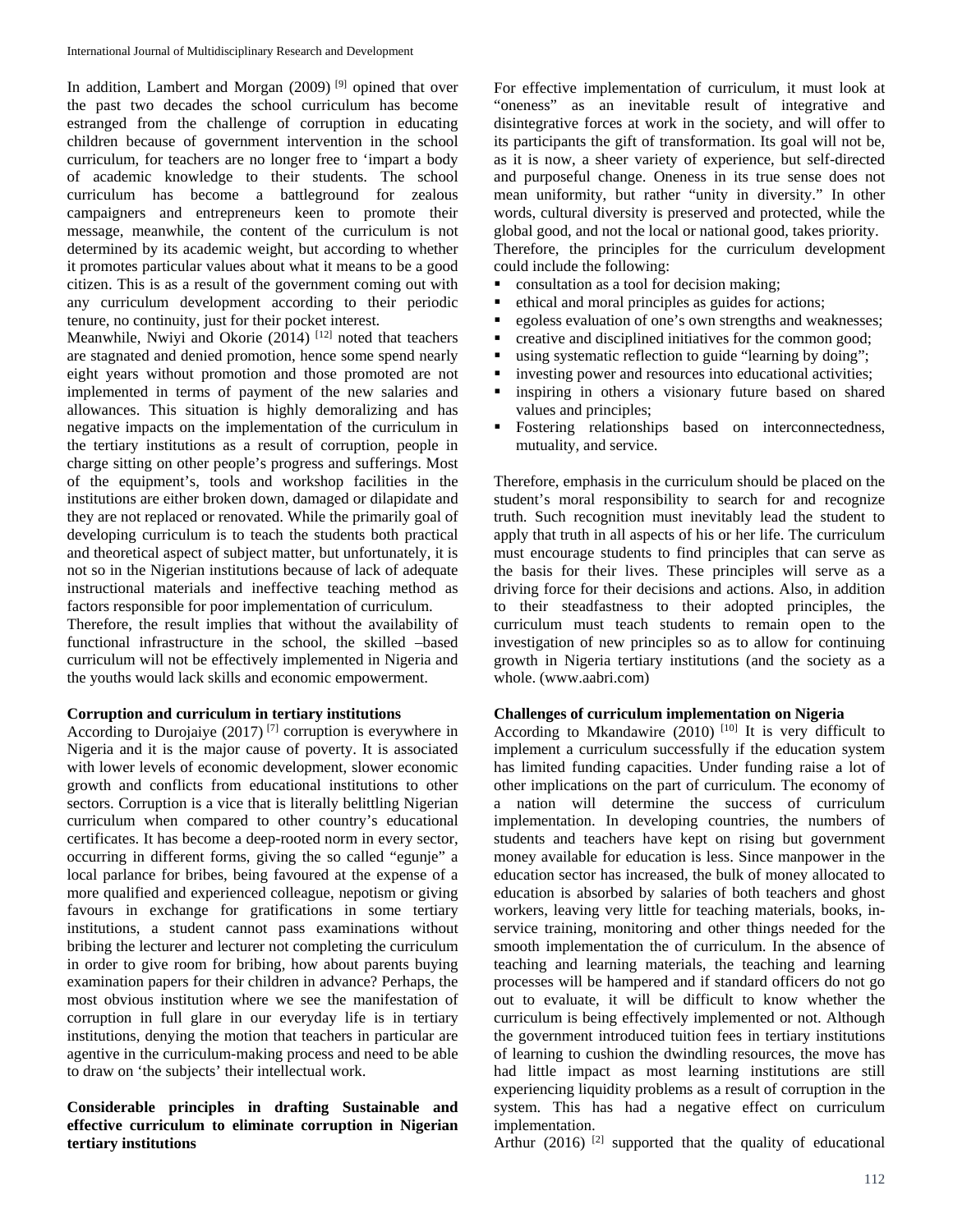curriculum in any country is one of the major keys to sustainable national development. He sees curriculum as a set of courses, course work and topics, offered in schools. It is the aggregate of subjects/courses and topics that are being or should be offered in schools. In Nigeria, poor curriculum implementation is a major problem. There is a great disparity between policies formulated by government and the actual implementation of these policies. Policy makers often vary from policy implementers, hence, this gaps becomes a problem in course of implementation.

It isn't just restricted to the implementation phase, but also curriculum development in general. Having proper curriculum makes for a sound educational and academic sector because the students will be taught with respect to recent happenings and developments. However, Nigeria is ladened by a number of problems when curriculum implementation is concerned. Here are some of the problems declining in the quality and standard of education in Nigeria, and it has its challenges in the implementation of curriculum in Nigeria as follows:

- **1. Lack of teacher participation in decision making and curriculum planning:** The teacher has a crucial role to play in the success of any educational programme in the nation and as such should be in the center and take an active part in the planning and development of the curriculum. When teachers are not actively involved in the planning of the curriculum, a problem builds up since it is these teachers that interact with the students, know what they need and in what proportion, and actually make use of the curriculum.
- **2. Lack of sufficient finance:** Curriculum implementation is greatly drawn back by the lack of finance because workshops and seminars that are necessary to sensitize teachers and educationists across the country cost a lot of money. Hence the teachers are not properly tutored on every corner of the curriculum.
- **3. Frequent turnover of teachers:** The frequent turnover of teachers is caused by so many factors. One factor that plays a primary role is the excessive number of temporary and or part time teachers. For example, Youth Corpers are posted to secondary schools across the country. They teach for less than a year and a new set of core members replace them. There is no time to settle into the system and work with the curriculum properly. Also, a host of these temporary teachers are usually not dedicated, while others don't have the zeal and skill to teach.
- **4. Policy changes:** Another factor that affects curriculum development is the frequent changes in educational policies. An example is the universal primary education (UPE) which was launched in 1976 to ensure that every child who had attained such age that he or she is ripe for school, should be enrolled in school. Then the 6-3-3-4 system came. The 6-5-4 system also came, and so many others.
- **5. Rapid increase in knowledge:** The world is growing at a tremendous rate when knowledge is concerned. Due to the development of science and technology, it become more tasking for the curriculum development process as knowledge becomes obsolete quickly hence the need for constant review for the curriculum, the method and materials of instruction. It therefore becomes difficult to

stay in line with these continuous changes. For example, we were used to 9 planets in the solar system. But right now, Pluto has been removed from the list of planets because it is simply too small to be called a planet. However, in schools today, teachers still tell their students that there are 9 planets and still include Pluto.

- **6. Review when needed:** The curriculum in Nigeria is only reviewed when there is an obvious problem observed. This is wrong, and the curriculum should be constantly reviewed to keep the country in line with the rest of the world.
- **7. Poor ICT:** The world is developing at a rapid rate and therefore, even when the curriculum is updated, a new problem of meeting the requirements of the new elements added to the curriculum develops. Since the world is advancing technologically, the new trend of curriculums require students to be familiar with computers and make use of them.
- **8. Lack of trained and well informed teachers:** you cannot give what you do not have. Hence, when the teachers and facilitators of the curriculum do not have the required skill level to teach correctly in accordance with the growing technology. Then the students cannot learn. This makes the curriculum useless.
- **9. Inflexibility:** the inflexibility of curriculum in Nigeria makes it difficult for teachers and students to properly optimize them. Different regions have different conditions and when the curriculum cannot work in any of them, a problem starts up.
- **10. Unwelcoming attitude to change:** some teachers are so used to how they previously taught their subject. This makes it difficult to implement a new curriculum. For example, with the introduction of international financial reporting standard and a change in some methods if accounting. Some accounting teachers who have been teachers all their life would still cling to their old method of teaching.
- **11. Many examination bodies:** different examination bodies have their different standards and techniques, not to talk of approaches to questions. There is a problem on how to adequately meet the needs of these bodies.

### **Suggested solutions for effective implementation of curriculum at the tertiary institutions in Nigeria**

There is a need for a paradigm shift of some education policies such as lecturers' emphasis on seminar and conferences, methodology, the 'customized' poor budget allocation to education among others, to result oriented policies that would ameliorate the deplorable state of curriculum implementation in the tertiary institutions.

## **Therefore, Ogar and Awhen (2015) [14] highlighted the possible leading ways out as fellows**

- 1. The heads of departments and deans of faculties should be made to incorporate the task of monitoring of their colleagues to the administrative task. With this heavy monitoring, teachers should be sufficiently motivated for noblerole.
- 2. There should be a review of the curriculum to meet contemporary need of the society, with the provision of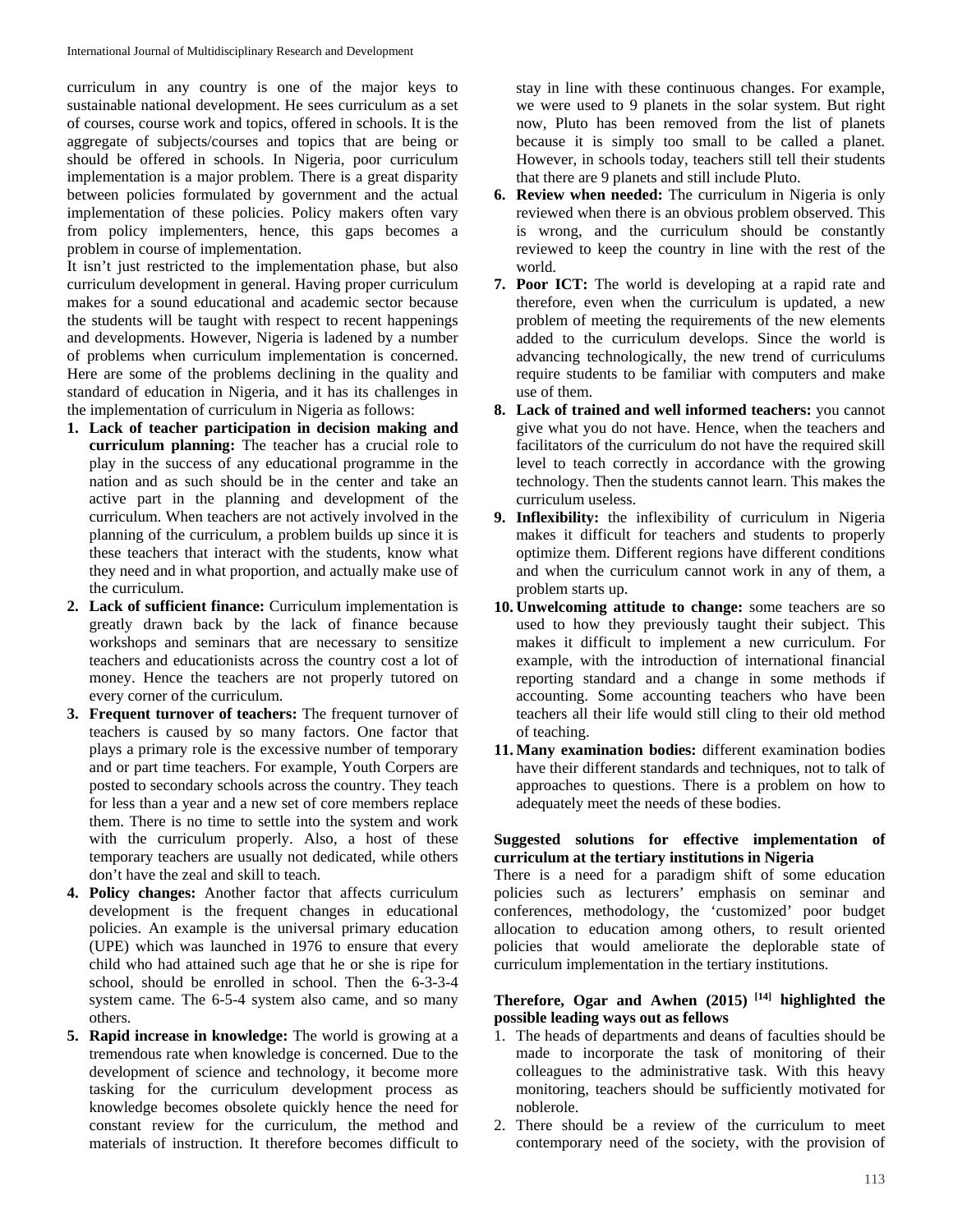more qualified and competent teachers to meet the challenges of the envisaged curriculum. In the new curriculum, examinations should be de-emphasized while competency should be tested by employers of labour. Awojide, Wale, Bella and Ayodele  $(2015)^{[3]}$  continue that:

- 3. The state of origin advantage factored in the admission of students into tertiary institutions should be fully eradicated, the admission into tertiary institutions must be based on merit or qualification not connections.
- 4. There is need for our tertiary institutions to start undergoing research, not when most of the lecturers still deal with obsolete handouts, "outdated curriculum, textbooks and practical methods.
- 5. Tertiary institutions Curriculum should be reviewed and redirected towards research and improving innovation.
- 6. Both Infrastructure and Curriculum should be revamped… We cannot have a good educational system without infrastructure.
- 7. Learning curriculum, methodology and environment should be revamped, update and restructure with qualified and Trained of Lecturers.
- 8. Tertiary institutions lecturers should be employed based on qualification not on connection, because a lot of unqualified lecturers roam our Universities because of Corruption, Nepotism and Politics influence. A poor teacher can't produce good graduates. Therefore, nationwide screening be conducted to wipe out quack lecturers in all tertiary institutions.
- 9. To get education right we must attract the best brains and pay them adequately. Meaning that Government should make teaching attractive so that people with a passion to teach will come on board."
- 10. There should be opportunities for lecturer training and retraining to upgrade the knowledge of Nigerian lecturers

#### **Conclusion**

Corruption both in the tertiary institutions and Nigerian society is a morally condemnable behaviour as it does not leave any positive impressions on the economic, social and moral outlooks of the country. Meaning that corruption in the implementation of curriculum in Nigeria tertiary institutions is more dreaded and dangerous as it short changes members of the society in the provision of an essential social services, thereby placing Nigeria's educational system into areas where they cannot make sustainable contributions to the development of the Nigerian as a whole. Forgetting the fact that the school curriculum is the vehicle for arranging the introduction of coherent educational encounters and experiences for young people to understand that 'the curriculum' and its components should be uncorrupted, more complicated than partly because it passes through the hands (and heads) of teachers and young people. Therefore, less emphasis should be universally agreed upon definitions of corruption rather what should be stressed can be observable phenomena associated with corruption that will absolutely translate tertiary institutions' curriculum in Nigeria not to be a mirage and it will be well with us.

#### **References**

1. Akindele I, Fasakin MO. Constraints to Education

Development and Way Forward. In Nigeria: European